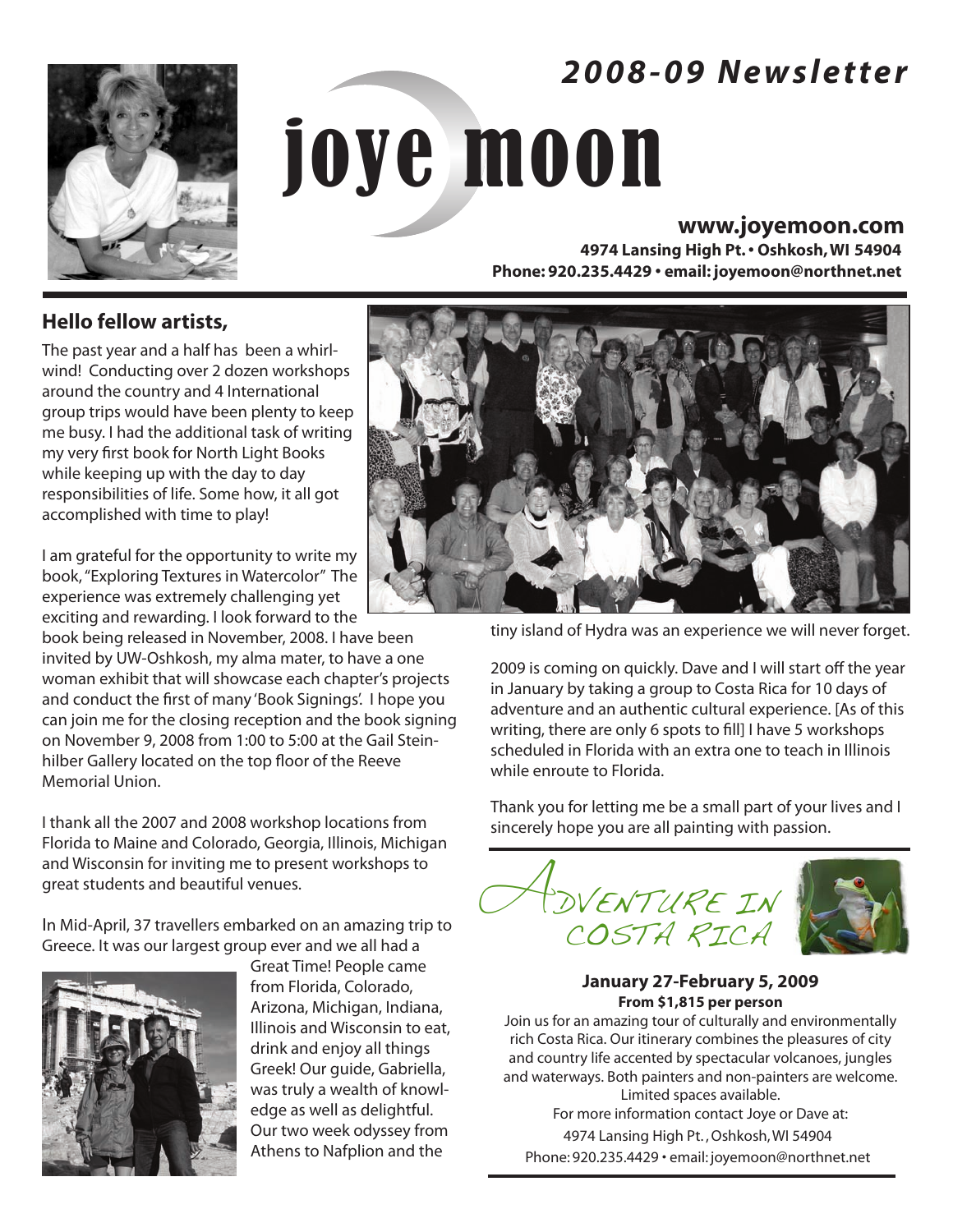*You are cordially invited to an Exhibit and Book Signing* for Joye Moon's new book, *"Exploring Textures in Watercolor"* Published by North Light Books/ F&W Publications

## **One Woman Exhibit - October 13 to November 9, 2008**

Exhibit can be viewed online at www.joyemoon.com under "2008 Internet Show"

> Gail Steinhilber Gallery at the Union, UW Oshkosh Closing Reception and Book Signing on Nov. 9th. - 1:00 to 5:00

Books will be available for purchase at the book signing. Exhibit will feature paintings represented in Joye's book plus each chapter's step-by-step demonstration pieces

# **Pre-Order Joye's New Book**

# *"Exploring Textures in Watercolor"*

published by North Light Books.



This full color 128 page hard cover book is spiral bound inside to lay completely flat while you paint the step by step projects in each chapter. Explore floral, landscape and portrait projects that range from realism to creative abstraction. Projects suitable for beginner to advanced students! The book will be featured as the "Pick of the Month" for North Light's Book

Club in November, 2008...... BUT can be purchased and personalized directly from Joye.

# **Cost \$29.99 + \$1.50 sales tax = \$31.50**

Add \$4.50 shipping and handling for a total of \$36.00 to: Joye Moon - 4974 Lansing High Point - Oshkosh, WI 54904

| . כופט ומחובכ נט.          |  |
|----------------------------|--|
| Mail Book to:              |  |
|                            |  |
|                            |  |
|                            |  |
|                            |  |
| Please circle your choice: |  |

Personalize to:

Paid \$31.50 Paid \$36.00 with shipping

# **St. Paul's United Church of Christ 9:00 - 4:00 Fee - \$40 per class**

[pre-sign up and payment required]

I will only conduct three watercolor workshops in Oshkosh during 2008-09. Two classes in September, October and November. [Please note dates since the days do NOT stay consistent] Each class is conducted at St. Paul's United Church of Christ at the corner of HWY. 21 and Leonard Point Rd, just west of Oshkosh. Arrive at

8:45 to 9:00 to set up. I will begin promptly at 9:30! Breakfast will be provided but bring a lunch. There is a refrigerator and microwave in the kitchen. We will conclude each class with a gentle yet informative critique and leave by 4:00 to 4:30.

I have scheduled two classes per month. I will present the same projects on Saturday as I will on the week day class. I hope the working artists will take advantage of the Saturday classes and the non-workers can still join me during the week.

# **Sept. 11 & 13 - Floral Theme Oct. 9 & 11 - Landscape Theme Nov. 12 & 15 - Clayboard Project**

SIGNING UP IN ADVANCE IS NECESSARY! THE CLASS WILL BE CANCELED IF LESS THAN 8 PEOPLE SIGN UP. IF YOU DON'T SIGN UP YOU WON'T GET A PHONE CALL NOTIFYING YOU OF THE CANCELLATION. PAYING IN ADVANCE SECURES YOUR SPOT IN CLASS.

Please fill out coupon and mail to : Joye Moon 4974 Lansing High Pt. Oshkosh, WI 54904

| <b>Email: ________________________</b> |
|----------------------------------------|
| I                                      |
|                                        |
|                                        |
| Amount enclosed \$                     |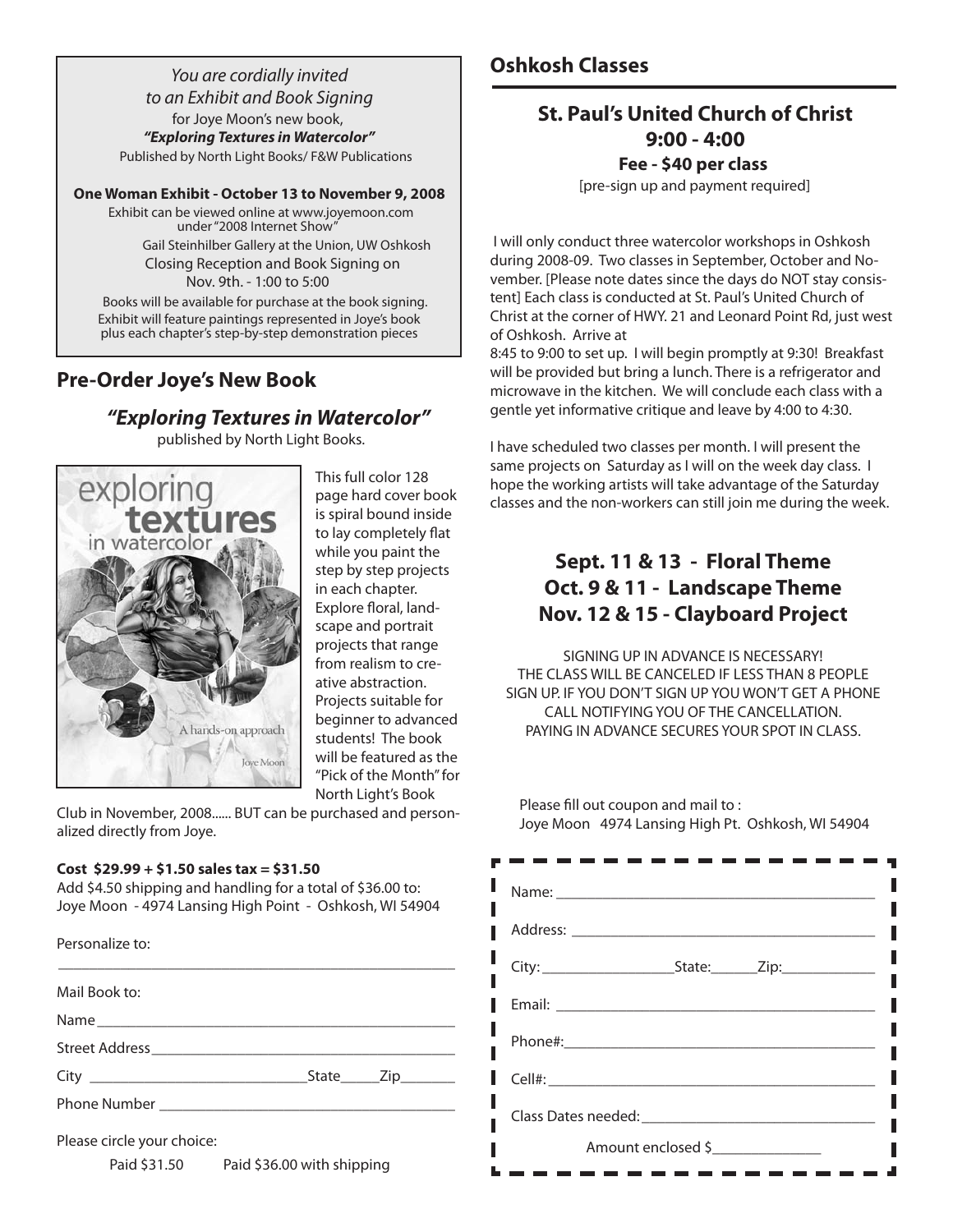# *2008 Workshops and Exhibit Schedule*

# **October 13 to November 9**

Closing Artist Reception and Book Signing, Nov. 9 - 1:00 to 5:00 One Woman Exhibit and BOOK SIGNING for "Exploring Textures in Watercolor" by Joye Moon Gail Steinhilber Gallery in the UW-O Union Building University of Wisconsin-Oshkosh, 748 Algoma Blvd. Oshkosh, WI

**Internet exhibit opens on Oct.13, 2008** at www.joyemoon.com

**Nov. 16,** Demo/Book Signing, 1:00, Artist and Display, Milwaukee, WI

# **2009**

**January 27 - February 5** ADVENTURE TO COSTA RICA Feb.7 with extension. Contact Joye for more information

**February 16,17 & 18,** Richeson School of Art & Gallery Contact 1-800-233-2404

**February 21**, Artist and Display, Milwaukee, WI Contact Nora at 800-722-7450

**February 28, 29 & March 1**, Cedarhurst Art Center, Mt. Vernon, IL Contact Carrie at 618-242-1236

**March 6,** West Pasco Art Guild, Demo/Book Signing

**March 9**, West Pasco Art Guild, workshop Contact 727-841-7732

**March 14,** Demo/Book Signing, Brevard Watercolor Society, Melbourne Beach, FL

**March15, 16 &17,** Brevard Watercolor Society, Melbourne Beach, FL Contact Linda at 321-751-5520

**March 19 & 20,** Anna Maria Island Art League Contact Joyce at 941-778-2099

**March 23,24 \$ 25** Englewood Art Center, Englewood, FL Contact Mary Ann at 941-474-5548

**March 29,** Demo, Bonita Springs Art Center, Bonita Springs, FL

**March 30-April 3,** Bonita Springs Art Center, Bonita Springs, FL Contact Jake at 239-495-8989

# **Scholarships**



This past year, it was my honor to give several scholarships to individuals around the country. One large scholarship went to Kayla Douglas from Pagosa Springs, CO. Another went to Jeff Zdrale from Wisconsin. It was also my pleasure to contribute art work to several area projects to help promote the arts in the Oshkosh area.

*Kayla Douglas, scholarship winner, relaxing in Greece.*

# **What's Next?**

The Wisconsin Watercolor Society is having their Fall Exhibit at The Center for the Arts in Wausau, WI. The dates are, November 14, 2008 to January 4, 2009. The opening reception is, Friday, November, 21st., from 5:00 to 7:00. The WWS will be exhibiting in the Loft Gallery while another exhibit is presented in the main gallery. The Center for the Visual Arts is located at 427 North 4th Street, Wausau, WI.

Since some travellers are not interested in foreign travel, we are planning a workshop in Colorado for the Fall of 2009. We are investigating lodges and B&B's that could accommodate a group. I have taught in Colorado for years and have always wanted to organize my own Plein Air Workshop in the majesty of the Colorado Rockies. The crystal blue skies and the color of the golden aspen trees are amazing!



*Title: "Morning fog along the Rockies" This painting was started in Colorado while hiking in the mountains.*

Plans are in progress for several workshop/trips. Portugal has been requested many times from fellow travellers. So, Dave and I are working on plans for a group trip to Portugal for the Spring of 2010. Brochures will probably be available by the Fall of 2009. If you would like to receive a brochure for this trip, contact Joye to be put on the mailing list.